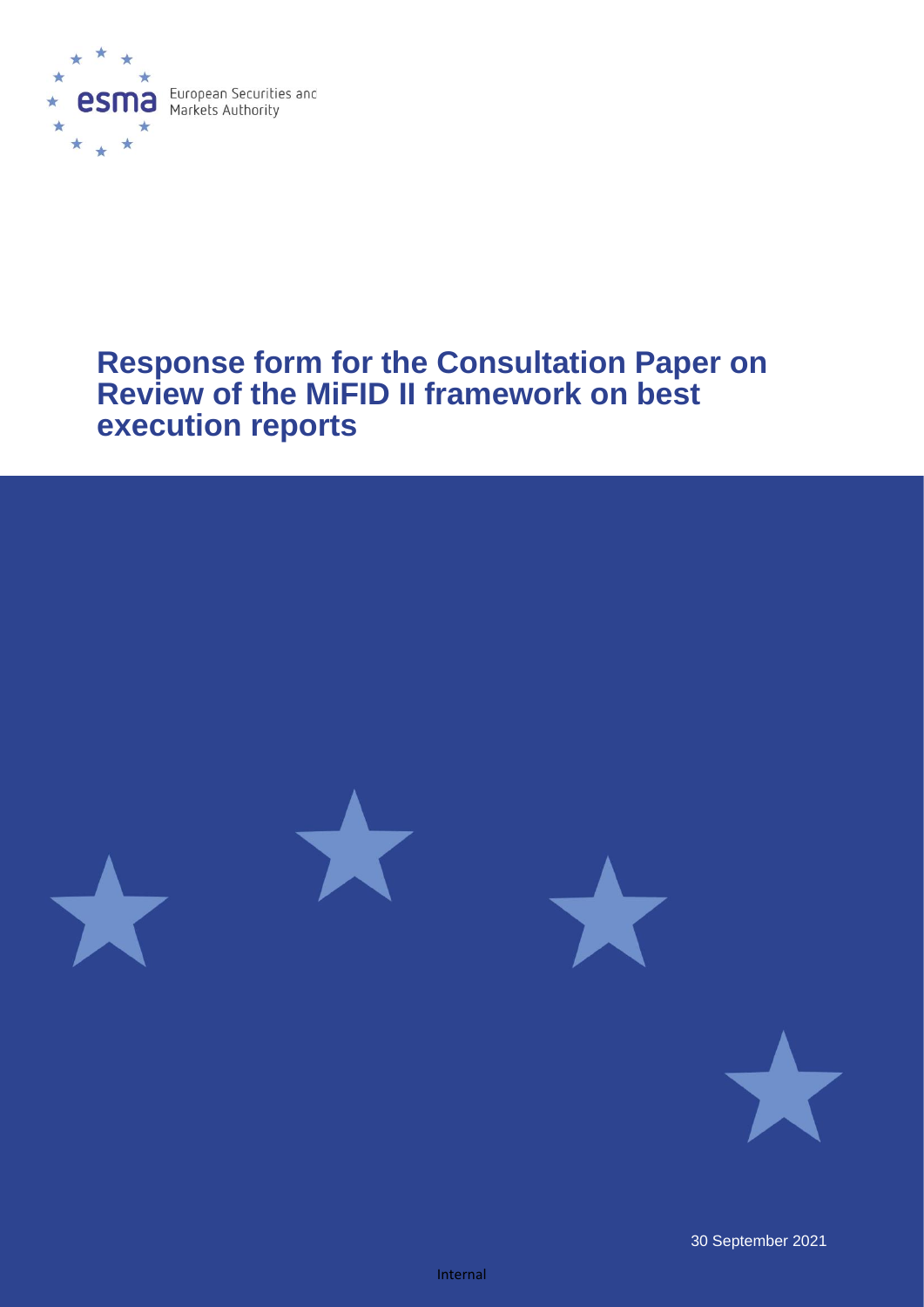



# **Responding to this paper**

ESMA invites responses to the questions set out throughout this Consultation Paper and summarised in Annex II. Responses are most helpful if they:

- 1. respond to the question stated and indicate the specific question to which they relate;
- 2. contain a clear rationale; and
- 3. describe any alternatives ESMA should consider.

ESMA will consider all comments received by **Thursday 23th December 2021.**

All contributions should be submitted online at [www.esma.europa.eu](http://www.esma.europa.eu/) under the heading 'Your input - Consultations'.

#### **Instructions**

In order to facilitate analysis of responses to the Consultation Paper, respondents are requested to follow the steps below when preparing and submitting their response:

- 4. Insert your responses to the consultation questions in this form.
- 5. Please do not remove tags of the type <ESMA\_QUESTION\_BEEX\_1>. Your response to each question has to be framed by the two tags corresponding to the question.
- 6. If you do not wish to respond to a given question, please do not delete it but simply leave the text "TYPE YOUR TEXT HERE" between the tags.
- 7. When you have drafted your response, name your response form according to the following convention: ESMA\_BEEX\_Deutsche Börse Group\_RESPONSEFORM. For example, for a respondent named ABCD, the response form would be entitled ESMA\_BEEX\_ABCD\_RESPONSEFORM.
- 8. Upload the form containing your responses, in Word format, to ESMA's website [\(www.esma.europa.eu](http://www.esma.europa.eu/) under the heading 'Your input – Open consultations'  $\rightarrow$ 'Consultation on Review of the MiFID II framework on best execution reports').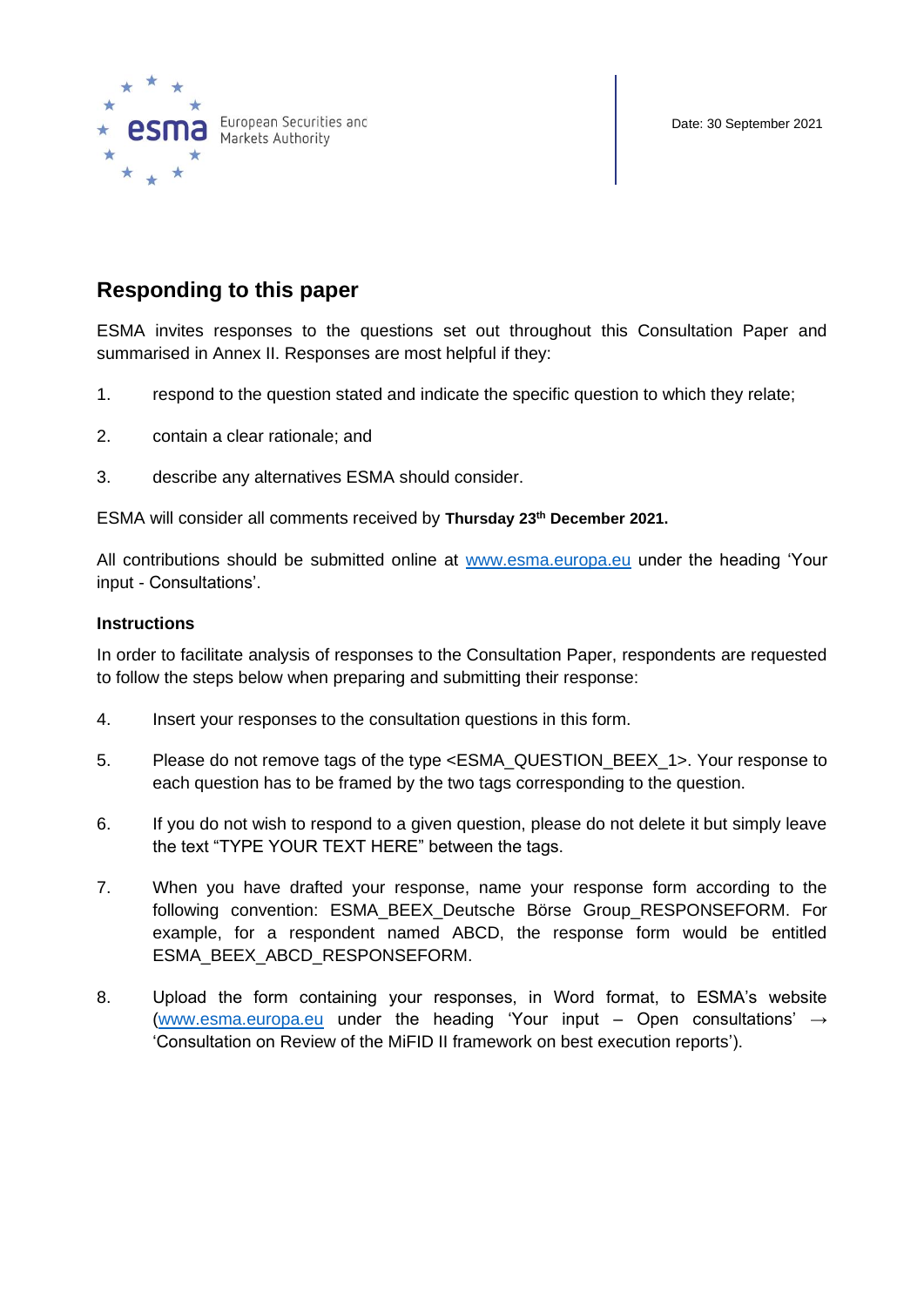

### **Publication of responses**

All contributions received will be published following the close of the consultation, unless you request otherwise. If you do not wish for your response to be publicly disclosed, please clearly indicate this by ticking the appropriate box on the website submission page. A standard confidentiality statement in an email message will not be treated as a request for non-disclosure. A confidential response may be requested from us in accordance with ESMA's rules on access to documents. We may consult you if we receive such a request. Any decision we make not to disclose the response is reviewable by ESMA's Board of Appeal and the European Ombudsman.

#### **Data protection**

Information on data protection can be found at [www.esma.europa.eu](http://www.esma.europa.eu/) under the heading ['Data](https://www.esma.europa.eu/about-esma/data-protection)  [protection'](https://www.esma.europa.eu/about-esma/data-protection).

#### **Who should read this paper?**

This document is of interest to execution venues, investment firms and their associations, investors, consumer associations, as well as any market participant engaged in the execution of orders under the MiFID II framework.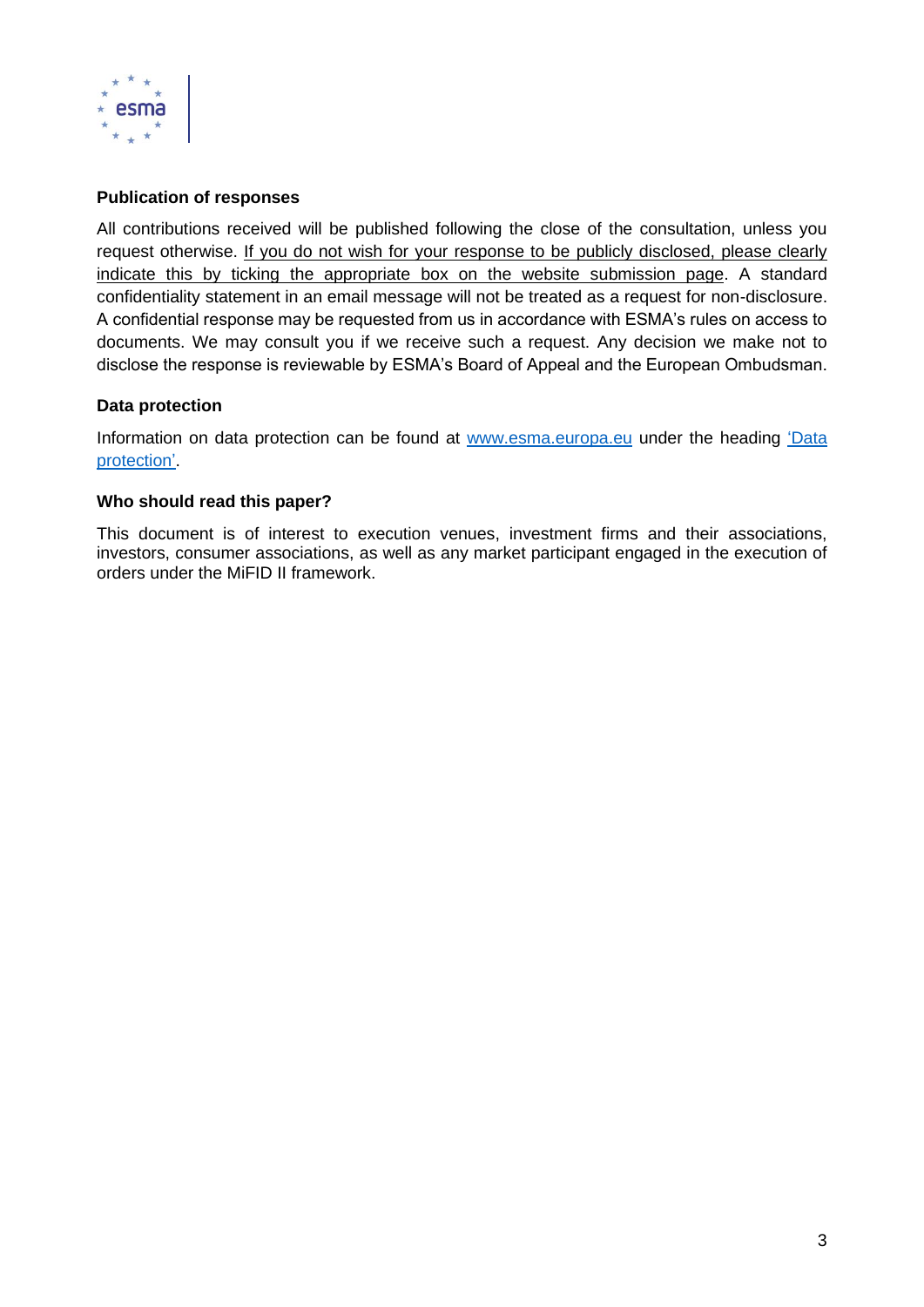

# **General information about respondent**

| Name of the company / organisation   | Deutsche Börse Group (DBG)                   |
|--------------------------------------|----------------------------------------------|
| Activity                             | Regulated Market, Exchange or Trading System |
| Are you representing an association? | ⊠                                            |
| Country/Region                       | Germany                                      |

# **Introduction**

#### *Please make your introductory comments below, if any:*

#### <ESMA\_COMMENT\_BEEX\_1>

Deutsche Börse Group (DBG) appreciates the opportunity to respond to this ESMA consultation reviewing the MiFID II framework on the best execution reports. We had provided these reports in the past, before they were suspended.

Considering the lack of uptake from market participants including investment firms on the reports, we generally support ESMA's objective to simplify and streamline the reporting requirements by reducing the granularity, the volume of data to be reported as well as the result of having meaningful information in the disclosed reporting.

If the reporting under RTS 27 resumes after the suspension period, it shall be simplified. We believe that the following different aspects shall be considered by ESMA:

- Some requirements shall be aligned where possible between RTS 27 and RTS 28. This shall cover for example the liquidity classes which are defined based on the RTS 11 Annex in RTS 28, but also the frequency of publication of the reports (yearly vs monthly).
- The proposed metrics raise questions on their exact definition, but also their meaningfulness. Some metrics would prove complex with disproportionate implementation costs compared to their pertinence. For instance, the "cost for a median transaction" requires making assumptions diluting the relevance of the figures eventually provided.

Further, DBG believes that the reports published under RTS 28 provide useful and insightful information on investment firms' execution practices. We do appreciate that the information provided, is not published elsewhere and that a harmonised publication of the top five execution venues or third-party executing entities for the different class of instruments is a valuable and comparable information for all types of market participants, especially retail investors and regulators.

Given the political process which started with the European Commission's Proposal for the MiFIR Review ("for a regulation amending Regulation (EU) No 600/2014 as regards enhancing market data transparency, removing obstacles to the emergence of a consolidated tape, optimising the trading obligations and prohibiting receiving payments for forwarding client orders") as well with the European Commission's Proposal for the set-up of the European Single Access Point (ESAP) for financial and non-financial corporate information, we see interconnections with regard to the information provided in the best execution reports and will actively participate in these discussions.

We further have read the current proposal of the European Commission on the MiFID II Review "Amending Directive 2014/65/EU on markets in financial instruments", which proposes in Recital (7) to delete Article 27 (3). We would like to highlight the importance of streamlining the European Commission's work on the MiFID review and ESMA's work on the best execution reports. <ESMA\_COMMENT\_ BEEX\_1>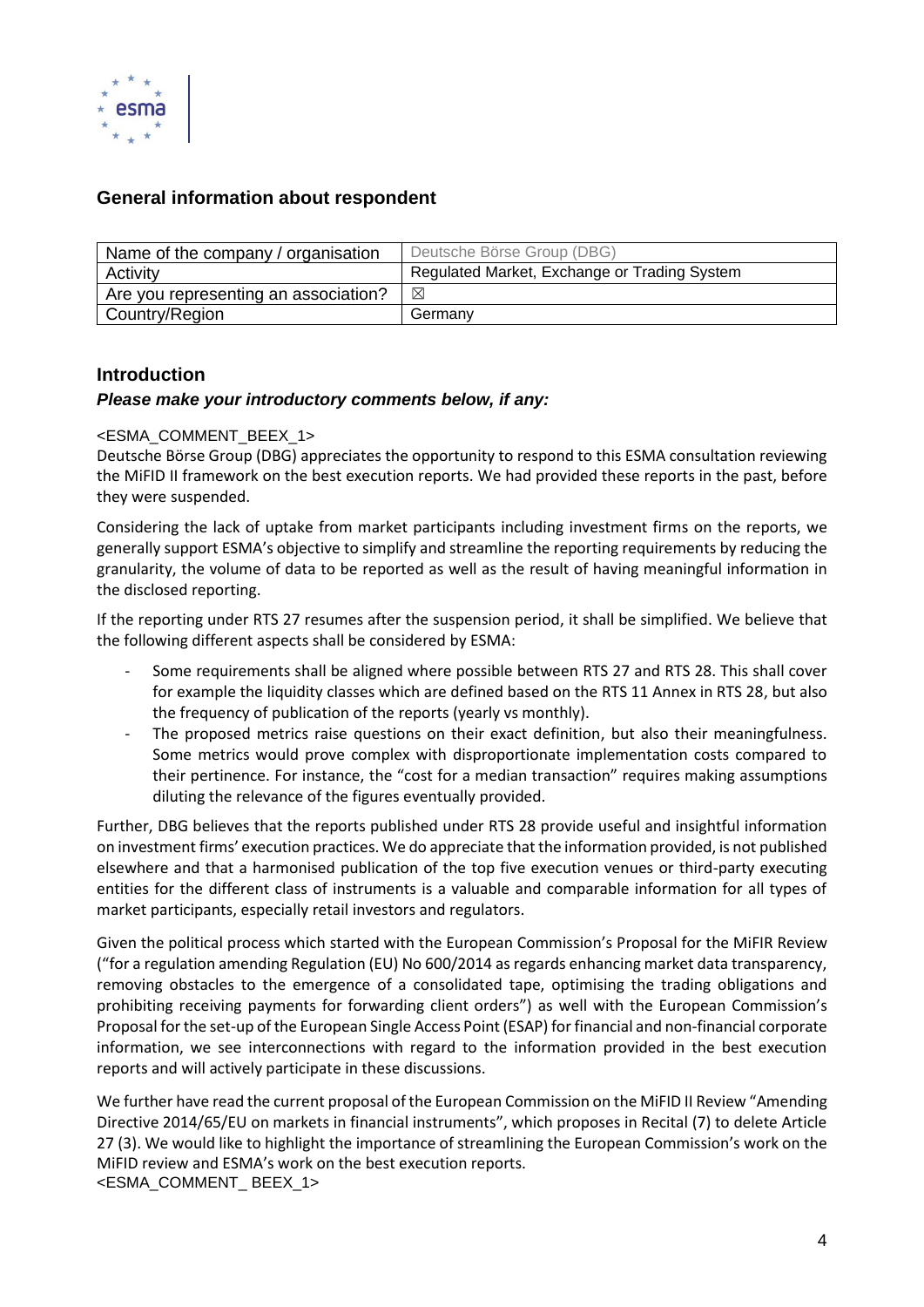

# **Q1 : Do you agree with the proposed scope in terms of execution venues for the reporting under a possible new RTS 27?**

<ESMA\_QUESTION\_BEEX\_1>

Under RTS 27, trading venues (OTFs, RMs and MTFs), systematic internalisers (SIs), including market makers and other liquidity providers in their role as execution venues produce best execution reports. The scope of instruments included all instruments, disregarding whether they are subject to the trading obligation and are not subject to the trading obligation.

Further, to ensure that no double reporting was taking place, trading venues shall not publish orders traded OTC and reported onto the trading venue; to the contrary market makers and liquidity providers were supposed to do the reporting themselves for instruments not subject to the trading obligation and executed OTC (see RTS 27 Recital (6)).

In the consultation paper ESMA suggests limiting the scope only to transactions executed on trading venues and on those OTC transactions where an SI or another liquidity provider is a party to the transaction. We do appreciate that ESMA wants to streamline the reporting and we would in that case suggest that the reporting is consistent both with the post trade transparency requirements as per amended RTS 1 and RTS 2 expected in future (our understanding is that the final report from ESMA shall be published in the course of first half 2022).

Looking also at the current requirements under RTS 27, as per Recital (5), "to ensure an accurate picture of the quality of execution that effectively occurred, trading venues should not publish among executed orders those traded over the counter and reported onto the trading venue." We would ask ESMA to confirm this requirement.

Regarding the proposal from ESMA to keep reporting from market makers, ESMA suggests introducing a new concept, the one of market makers on non-anonymous trading systems. While we do not object to reporting on behalf of market makers, we would like ESMA to clarify that in the case of non-anonymous trading systems such as RFQ systems, it is expected that the trading venue publishes a report for the whole MIC as well as one report per market marker. It is unclear in the second case what is the reporting format, as the Table 2 in the proposed legal text does not allow for an entry with the name of the market maker. It shall also be made clear that some metrics in that case do not apply like the "number of designated market makers".

#### <ESMA\_QUESTION\_BEEX\_1>

**Q2 : Do you agree with the proposed level of granularity by types of financial instruments instead of individual financial instruments under a new potential reporting regime? In particular, do you agree with the two proposed categories concerning shares (i.e., shares considered to have a liquid market and shares not considered to have a liquid market)? If not, please state the reasons for your answer and clarify what alternative categorisations you would propose in order to have a meaningful level of granularity for a new reporting regime.**

#### <ESMA\_QUESTION\_BEEX\_2>

DBG supports ESMA's objective to simplify the RTS 27 best execution reports to aggregate results, where possible. Referring to our response to Q1 we would recommend that the aggregation proposed (per instrument type, per liquidity profile) could relate to any parameter or similar level of aggregation as per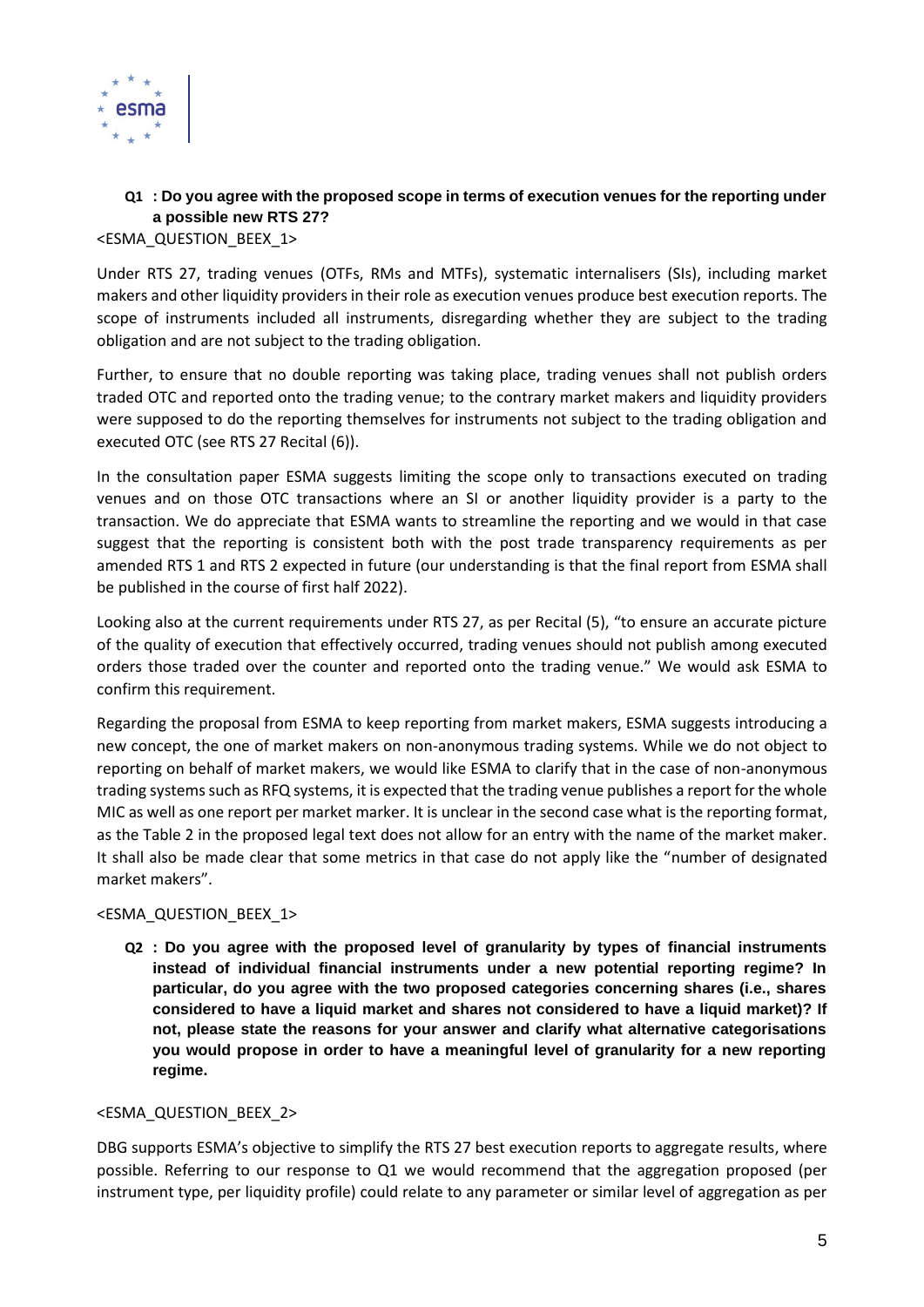

RTS1 and RTS 2 (for example is the MIFIR identifier available in post trade transparency reporting). Alternatively, we would question why the classification proposed in RTS 28 regarding the liquidity as determined under the tick size regime shall not be considered. Additionally, the question arises why the different classes of instruments in new RTS 28 Annex 1 are not apparently based on the MiFIR identifier – since the reference to the MIFIR identifier is not explicitly mentioned in the proposed text.

In general, the RTS 27 reports and the RTS 28 reports would benefit from alignment regarding classification in order to make comparisons easier.

We would not approve that the category of bonds includes both ETCs and ETNs. Because these products are very different, we think both categories shall be distinguished beyond the MIFR identifier.

<ESMA\_QUESTION\_BEEX\_2>

#### **Q3 : Do you agree with the proposed metrics to report the execution quality obtained by execution venues?**

**Q4**

#### <ESMA\_QUESTION\_BEEX\_3>

DBG does welcome that ESMA aims at reducing the number of metrics and tables for the new RTS 27, as some metrics might have proven redundant or irrelevant. We do also understand that ESMA is bound by Level 1 text, requesting that trading venues and SIs provide "data relating to the quality of execution of transactions on that venue" and that "periodic reports shall include details about price, costs, speed and likelihood of execution for individual financial instruments". We would, however question, if some metrics are meaningful, when calculations are not published on individual instrument level. In particular, the metrics related to costs (costs for a median transaction and variable costs for a median transaction) shall be deleted from Level 1 as they require each venue to make assumptions and approximations to derive those figures. Overall, the complexity of the requirements and necessary corresponding implementation efforts (apart from the fact that in some cases implementation, would not result in meaningful figures) are disproportionate to the benefits for the market. We question, especially the introduction of a so-called "costs for a median transaction".

Please see below our comments for each metric:

- **Total nominal or monetary value of all transactions**: we do not have comments on the metric.
- The median monetary transaction value: no objection, however maybe the average shall be published as well to provide an idea of the dispersion of the transactions. We do have reservations given the level of aggregation proposed by ESMA. Indeed, it seems odd to provide a median calculated across the same instrument type, but with different liquidity profile (besides the distinction between liquid and non-liquid).
- **The costs for a median transaction** defined as "*all execution costs applied by the execution venue for a median transaction and before any rebate or discounts are applied*." Although this requirement is based on Level 1 requirement, we do question the relevance of this metric - such statistic is not requested in RTS 28 for example. Under the current RTS 27, those costs are published on an instrument basis according to a logic which proved complex and subject to a range of assumptions and approximations. The calculation of costs on an instrument basis requested to follow a logic, which is totally different from the one exchanges currently apply: as fees are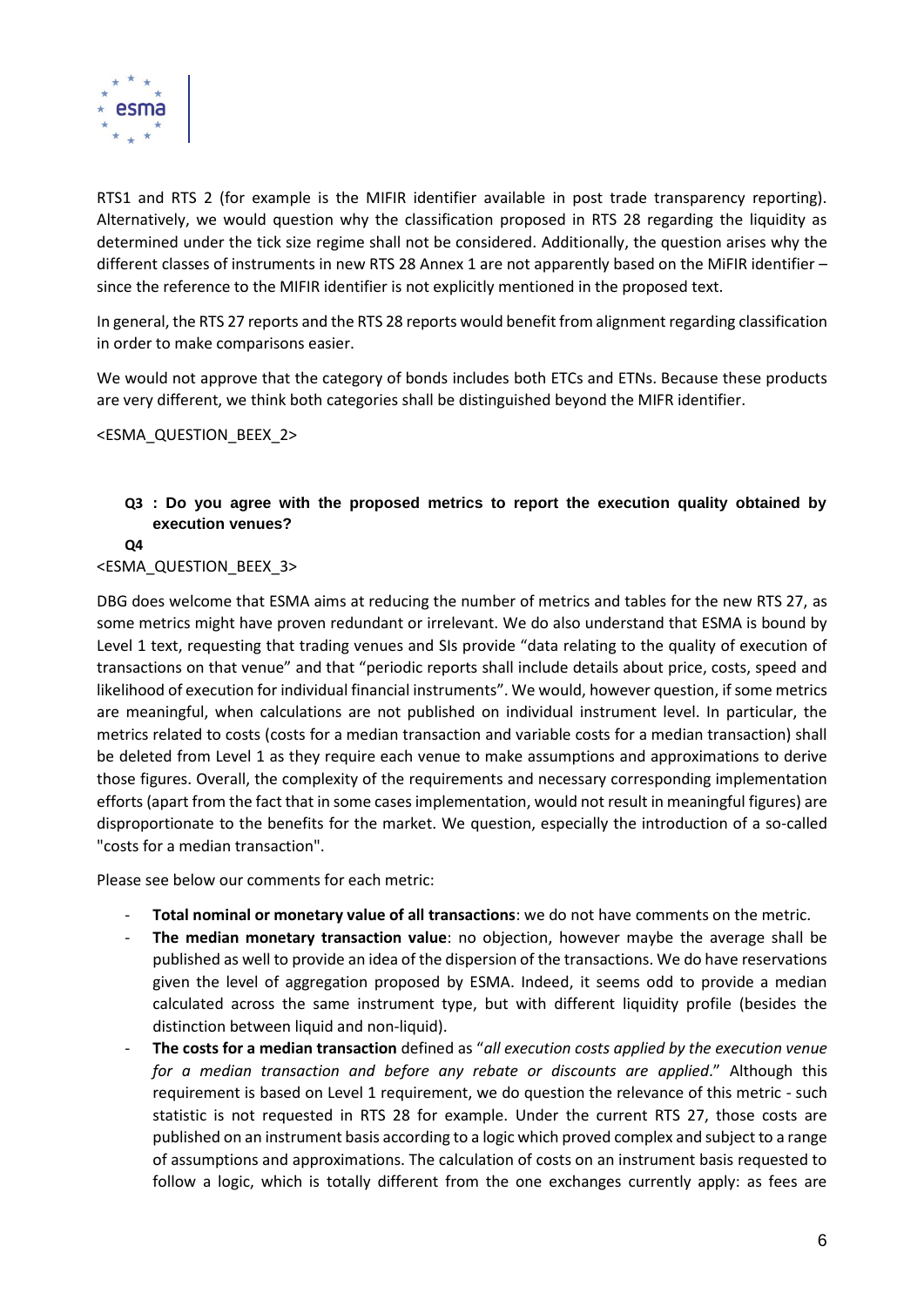

invoiced to our members, those are collected in our systems on a member basis; RTS 27 logic requires to change the logic and adjust calculations to an instrument logic. For connectivity fees, all fees collected from members are summed up and redistributed equally between all listed instruments to estimate the fees on an instrument level. It is, however, not possible to distinguish between the same instrument which is traded on the different MICs of the trading venue. This is because venues invoice connectivity fees on a platform basis (in the case of DBAG, Xetra would invoice on the basis to the access to all its cash platforms, namely Xetra, Boerse Frankfurt and its RFQ platform) even if one ISIN can be traded on different platforms. Pushing the logic further by counting three times the ISIN traded on three MICs would increase fees artificially: de facto members do not see their connectivity fees increase, because they trade the same ISIN on different markets operated by the same venue. The approximation has a limit relating to figures emptied of any economical relevance and meaning. Moreover, it is not possible to consider those costs "*for a median transaction*": as per the approximation aforementioned, the size of the transaction cannot be accounted for.

The transaction fees for the median transaction can only be determined based on our price lists. We can provide the average execution fee for a certain size across the different packages available on our platforms. This calculation could however not be based on actual fees collected from members. We do not believe it makes sense to screen all transactions executed on our platforms, extract those only strictly equal to the median transaction and then average all fees across all instruments.

The costs for a median transaction would then result from summing up connectivity fees based on approximations and transaction fees based on actual fees however "theoretical" as based on a price list and average across different packages and liquidity profiles in the case of Xetra for examples. We cannot see, how relevant those costs might appear to market participants and regulators as they would remain ultimately not comparable from one platform to the other which we believe is one of the main objectives of the RTS 27 reports: assess and understand the quality of execution achieved on the venue and allow for comparisons for best execution matters.

We would also underline that under the current RTS27 a full article (Article 5) is dedicated to costs and in recital (11) is it mentioned that "*The relevant costs may also include clearing or settlement fees or any other fees paid to third parties involved in the execution of the order when they are part of the services provided by the execution venue*." This was guaranteeing that post trading costs could only be included, if invoiced by the execution venue itself. In the new RTS 27 this mentioning is not present anymore; we would like to mention that it is not possible for execution venues which do not provide post trade services or where one or more other legal entities in the company with a different P&L provide those services to report on the costs for obvious reasons. We would then urge ESMA to consider all limitations linked to the provision of specific data to the report to account for them and reflect them in the legal text.

The variable costs for a median transaction is the bid-ask spread related to the median transaction. The major problem with this measure is that the median transaction is defined per market on instrument type level. However, even for all liquid shares for example, the median for a blue chip is not comparable to the median for a less liquid share. Costs are hence not comparable and shall not be averaged.

Understanding that the metric is based on historical data over the past three months, we have two interpretations of it: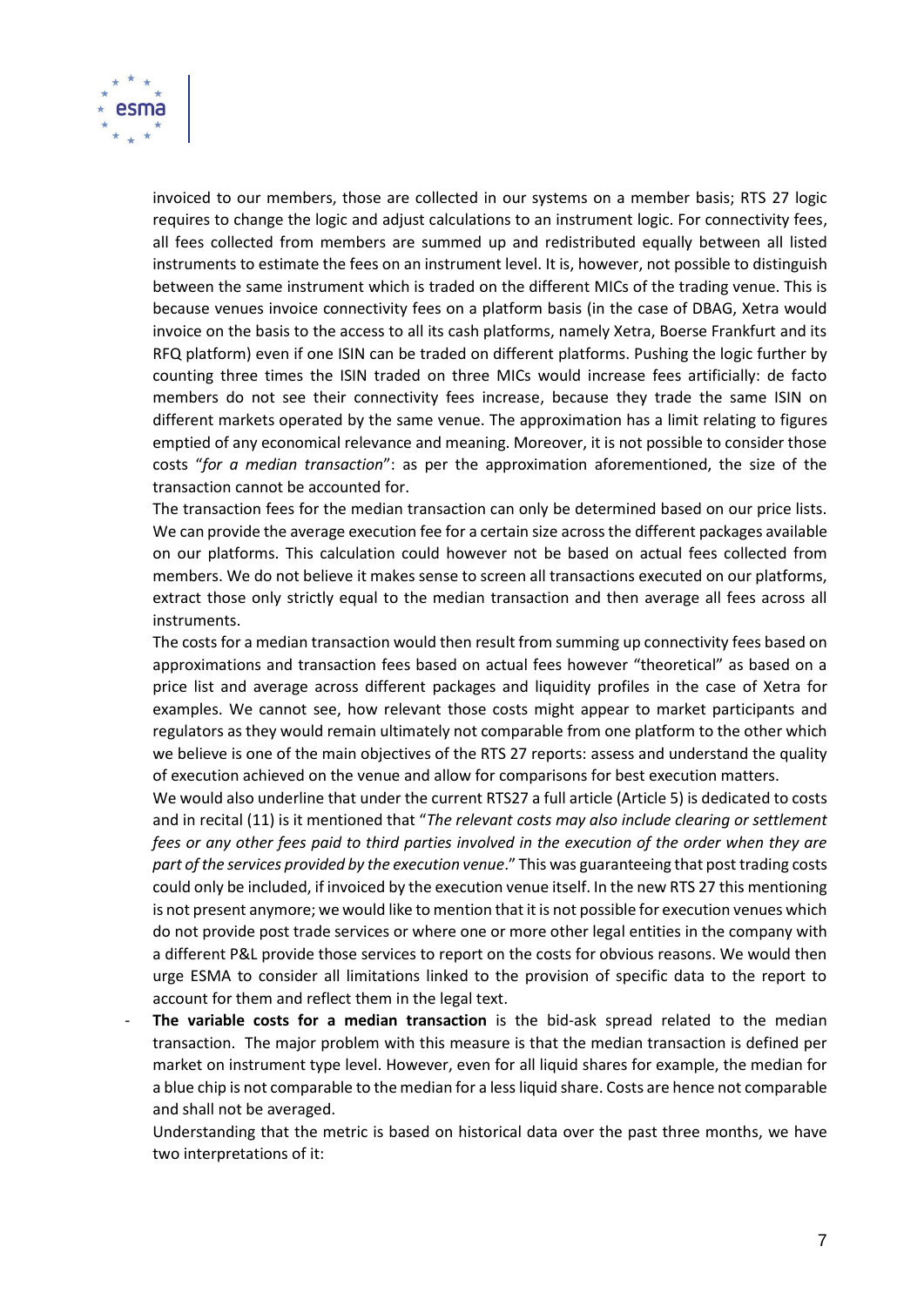

- 1. For all median transactions observed on the market, the bid-ask spread is identified meaning the bid-ask spread which was available right before the transaction takes place. Then all bid ask spreads are averaged across all instruments and all trading days over three months. The main issues with this metric are
	- That a certain logic needs to be implemented to identify the orders at the best limits before a transaction is executed and it implies a certain margin error;
	- Averaging absolute spreads across instruments with very different price levels, hence tick sizes hence spreads does not make any sense. At least absolute spreads (expressed as a percentage of the transaction price) make more sense.
- 2. Once the median transaction is defined across all instruments and all trading days, trading venues shall rebuild the order book to simulate on a minute or 5-min basis what would be the round trip cost for that size. This requires excessive calculation capacities from trading venues for a result which does not make much sense. First because again absolute spreads are not comparable across instruments, and second because the median transaction is also not representative of a market with different liquidity profiles considered (a blue chip is not comparable to a medium size instrument).
- The description of costs: We do not have comments on the metrics.
- The speed of execution: defined as the median time elapsed between an aggressive order or quote acceptance and the subsequent execution. We would recall that aggressive orders might also have an execution condition like FOK or that for blue chips aggressive orders like market orders or executable limit orders are immediately executed thanks to the liquidity available. Hence as it is currently reported in our RTS 27 reports, the speed of execution is currently zero milliseconds as it only takes nanoseconds for the order to enter our systems and be executed – note the order does not even enter the order book. It might take some milliseconds for the orders to be executed for less liquid stocks but averaging the different speeds does not make sense.
- **The total number of market makers**: could ESMA confirm that by designated market markers the MiFID II definition applies or would it be a concept at the discretion of the trading venue? Is it about MiFID ll market makers or only those in non-anonymous trading systems?

Finally, it is unclear how ESMA would like to receive information on market makers for non-anonymous trading systems. ESMA indicates that table 2 shall be published for each market maker. Some metrics could, however not be published like for instance the variable costs for a median transaction.

DBG insists on the necessity for ESMA to provide as much information as possible regarding the different metrics to publish. It appears from the legal proposal in the consultation paper that explanations are rather short and unprecise. DBG has done a thorough review of the regulation to understand the requirements as well as respect the spirit of the regulation where interpretation of the texts was uneasy. We are well aware that major discrepancies arose between interpretations of statistics hence figures provided by trading venues, rending the reports not comparable from one to the other. We request regulators to provide all the necessary guidance through more precise definitions and descriptions in order to get meaningful reports.

<ESMA\_QUESTION\_BEEX\_3>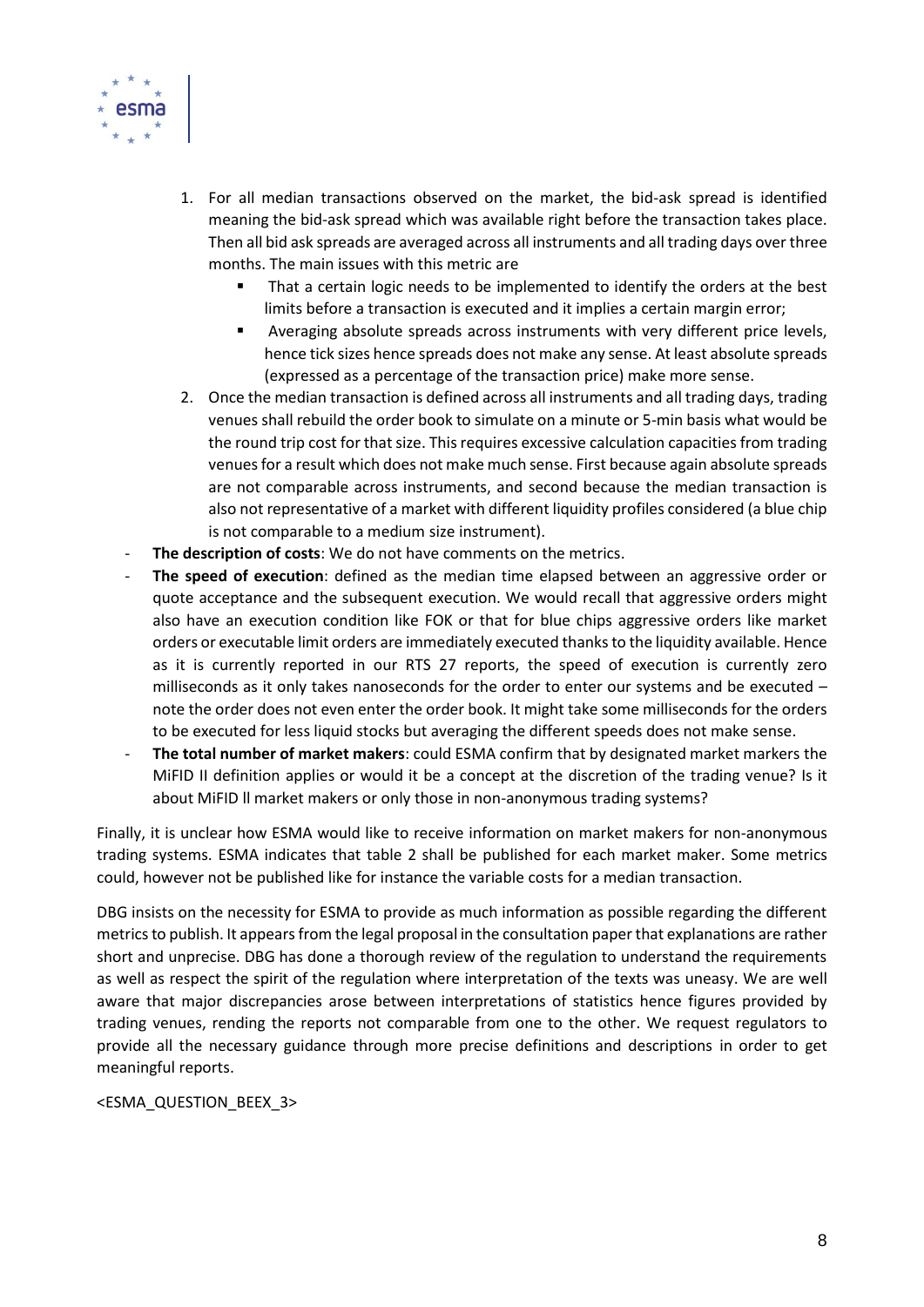

**Q5 : Have you observed good or bad practices of reporting by execution venues under the current RTS 27 that can be relevant for the elaboration of proposals to enhance access and user-friendliness of this information? Please provide specific examples if possible.** <ESMA\_QUESTION\_BEEX\_4>

DBG has been publishing best execution reports on a daily basis for its cash markets (Xetra and Boerse Frankfurt) and its derivatives market (Eurex) for almost four years. Reports are available for free and without access limitations on our website and are published in text format. We believe that best execution reports under RTS 27 shall be easily available and free of charge and the suggested format seems appropriate as well. We do support a shortened time lead for the publication of the reports.

As ESMA mentioned, it is important that new RTS27 is aligned with RTS 1 and RTS 2 where relevant, but as well with some requirements to the establishment of the consolidated tape also where relevant and even more importantly with new RTS 28 (see our responses to Q1 and Q2).

<ESMA\_QUESTION\_BEEX\_4>

**Q6 : Have you observed good or bad practices of reporting by investment firms under the current RTS 28 that can be relevant for the elaboration of proposals to enhance access and user-friendliness of this information? Please provide specific examples if possible.**

<ESMA\_QUESTION\_BEEX\_5>

TYPE YOUR TEXT HERE

<ESMA\_QUESTION\_BEEX\_5>

**Q7 : Do you agree with the classification for reporting proposed in Annex I of the possible new RTS 28, especially with regard to the suggested methodology for the reporting on equity instruments? If not, what alternative categorisations would you propose?**

<ESMA\_QUESTION\_BEEX\_6>

TYPE YOUR TEXT HERE

<ESMA\_QUESTION\_BEEX\_6>

#### **Q8 : Do you agree with the proposals for a possible review of RTS 28?** <ESMA\_QUESTION\_BEEX\_7>

DBG believes that the reports published under RTS 28 provide useful and insightful information on investment firms' execution practices. We do appreciate that the information provided is not published elsewhere and that a harmonised publication of the top five execution venues or third-party executing entities for the different class of instruments is a valuable and comparable information for all types of market participants, especially retail investors.

Having noticed that ESMA does not require anymore the distinction between aggressive and passive orders, we would suggest to adopt the classification under the SEC Rule 606 between market orders, non-